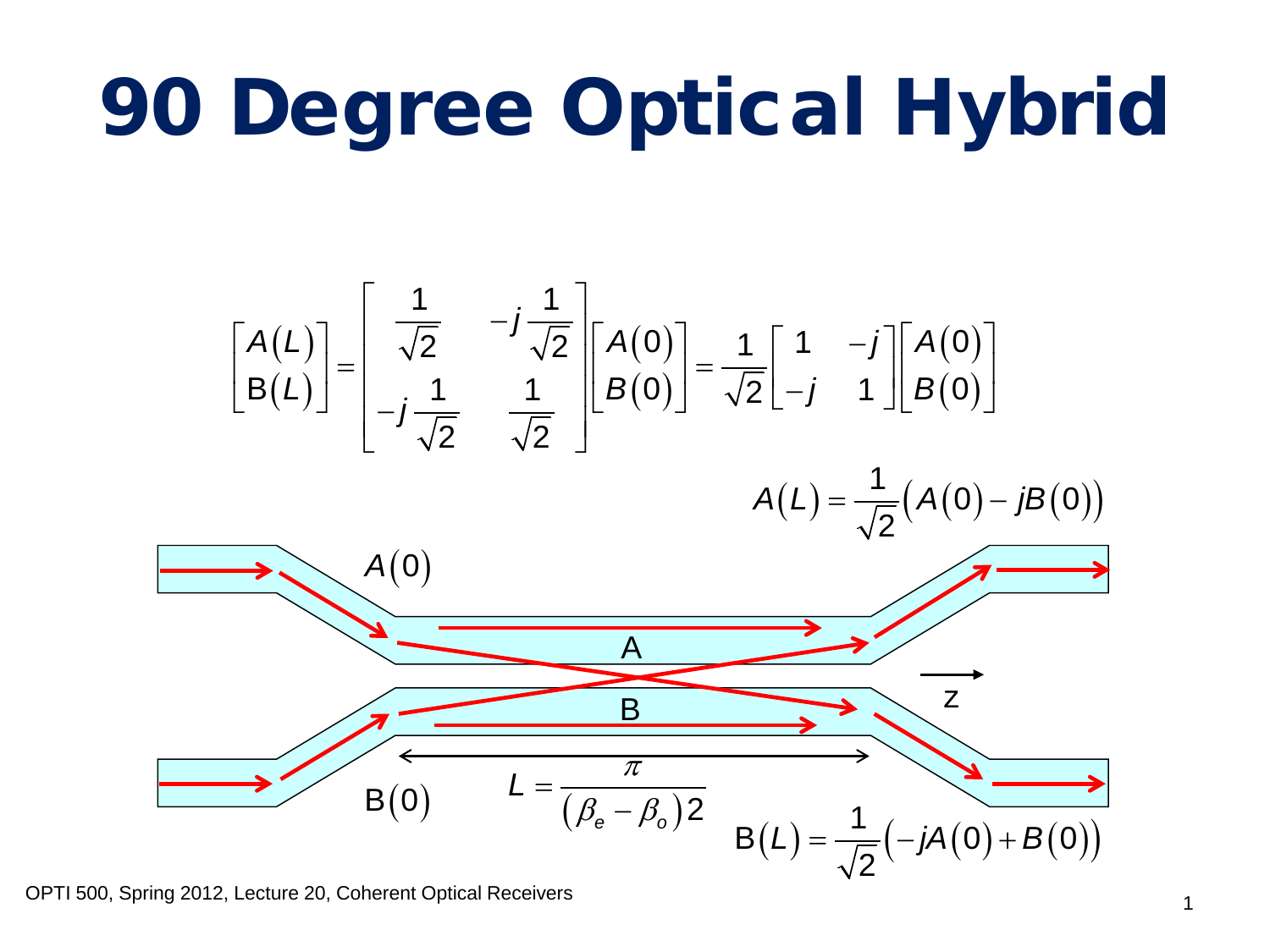# 90 Degree Optical Hybrid

Redefining the phase for input and output arms, we can write:

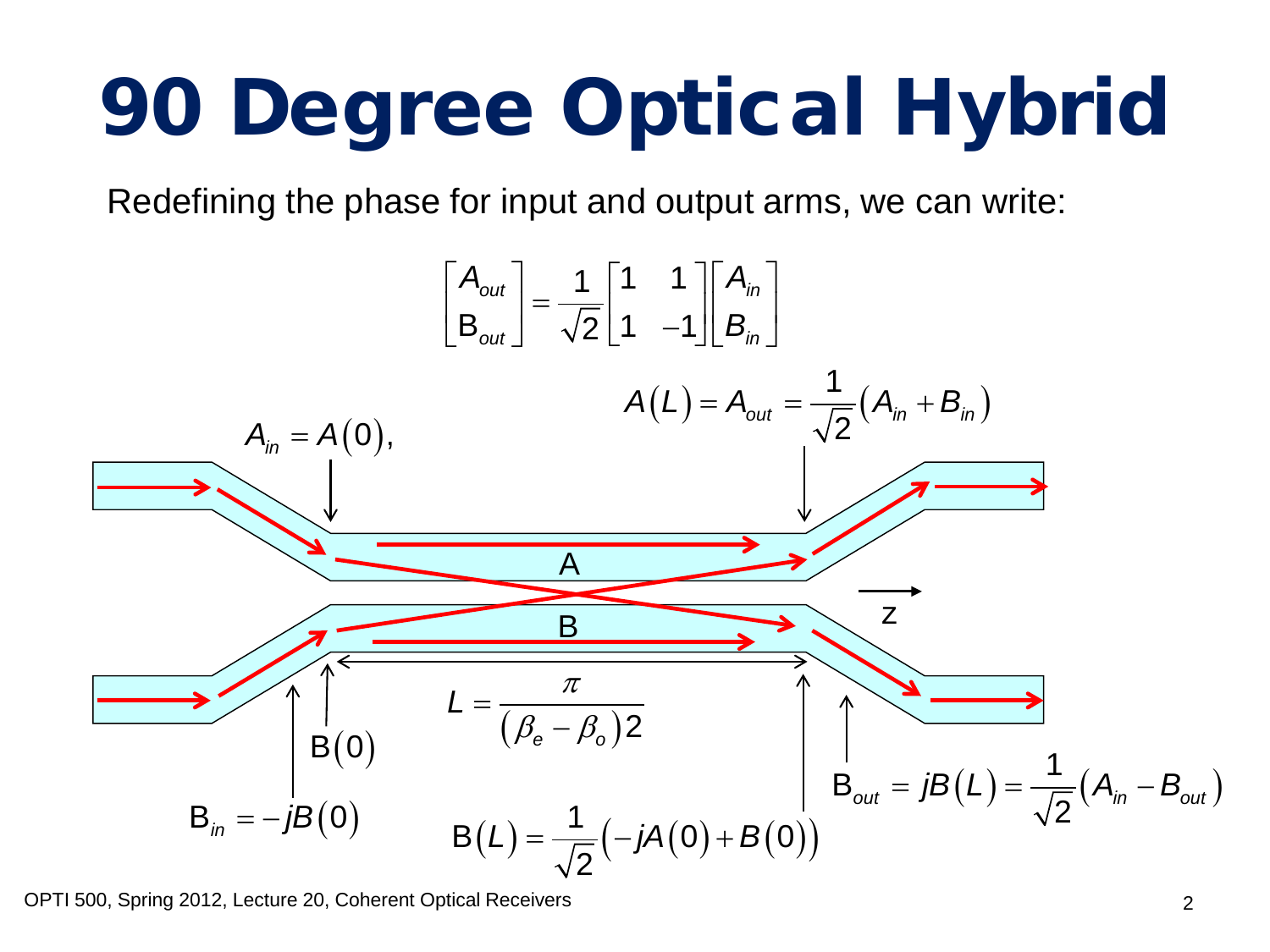### Coherent Detection



From "Coherent Optical Communications: Historical Perspectives and Future Directions," by Kazuro Kikuchi, Chapter 2 in *High Spectral Density Optical Communications*, Nakazawa et al. editors.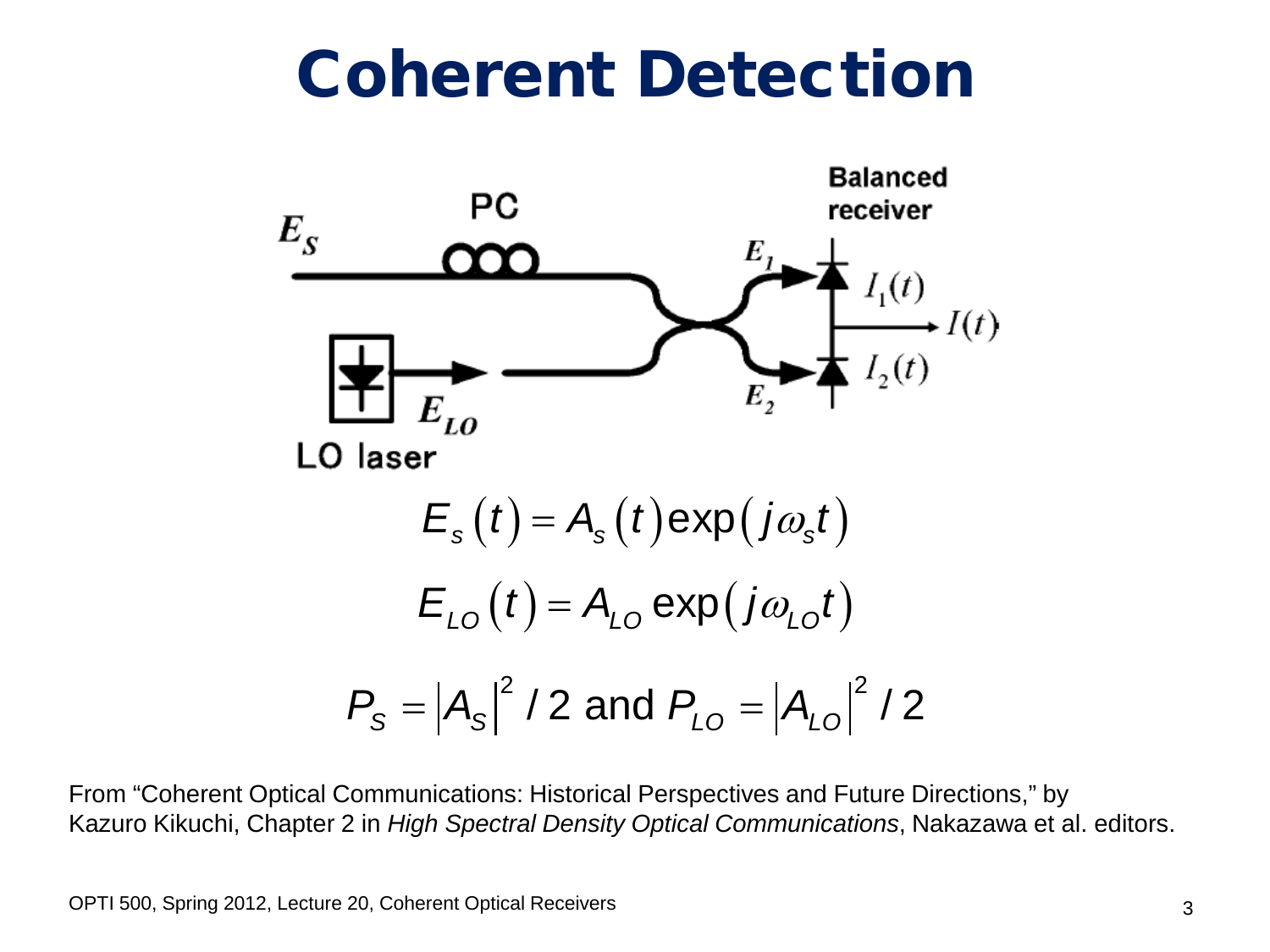#### Coherent Detection



$$
E_1=\frac{1}{\sqrt{2}}(E_{\rm S}+E_{\rm LO})
$$

$$
E_{2}=\frac{1}{\sqrt{2}}(E_{S}-E_{LO})
$$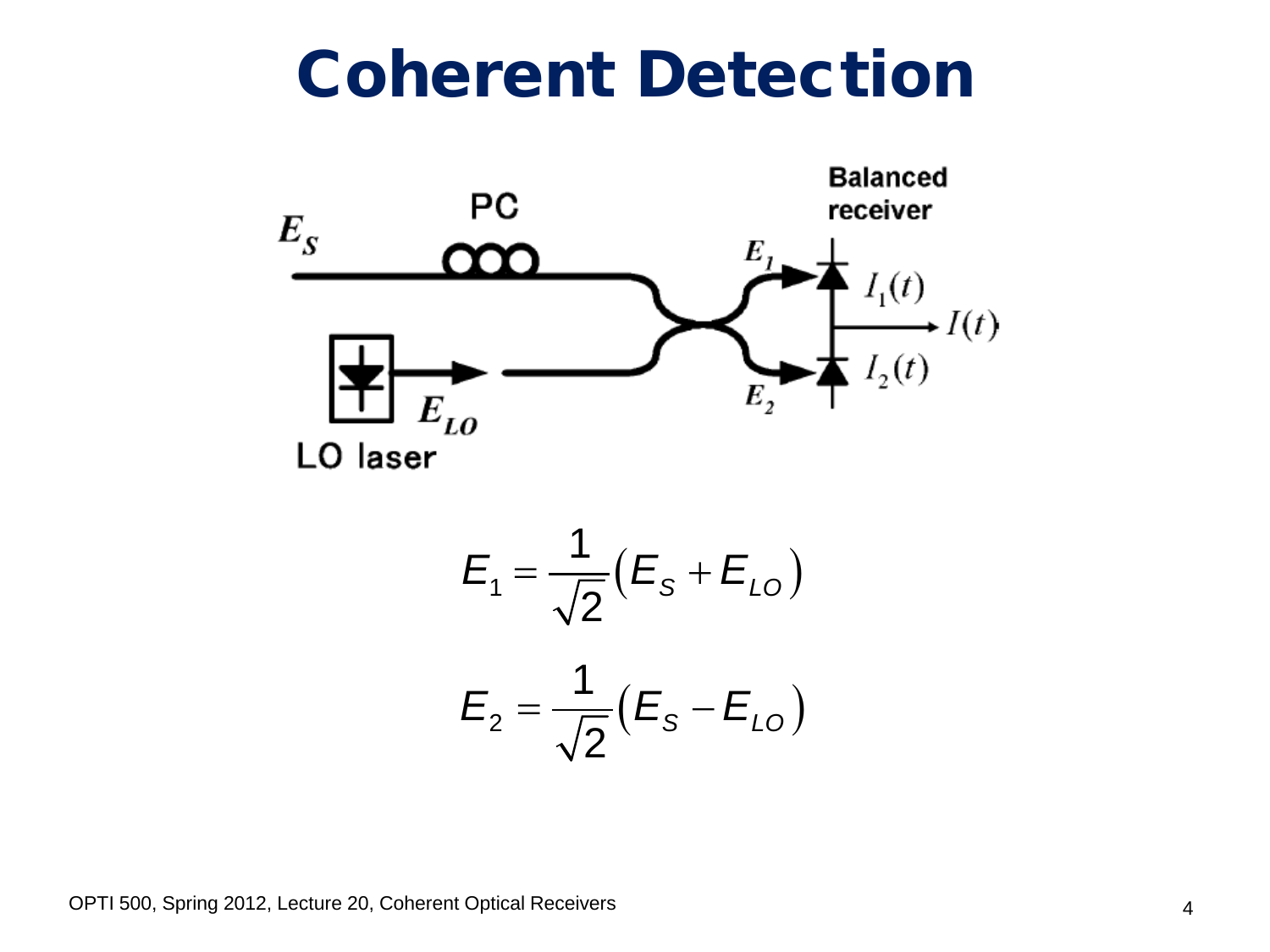#### Coherent Detection

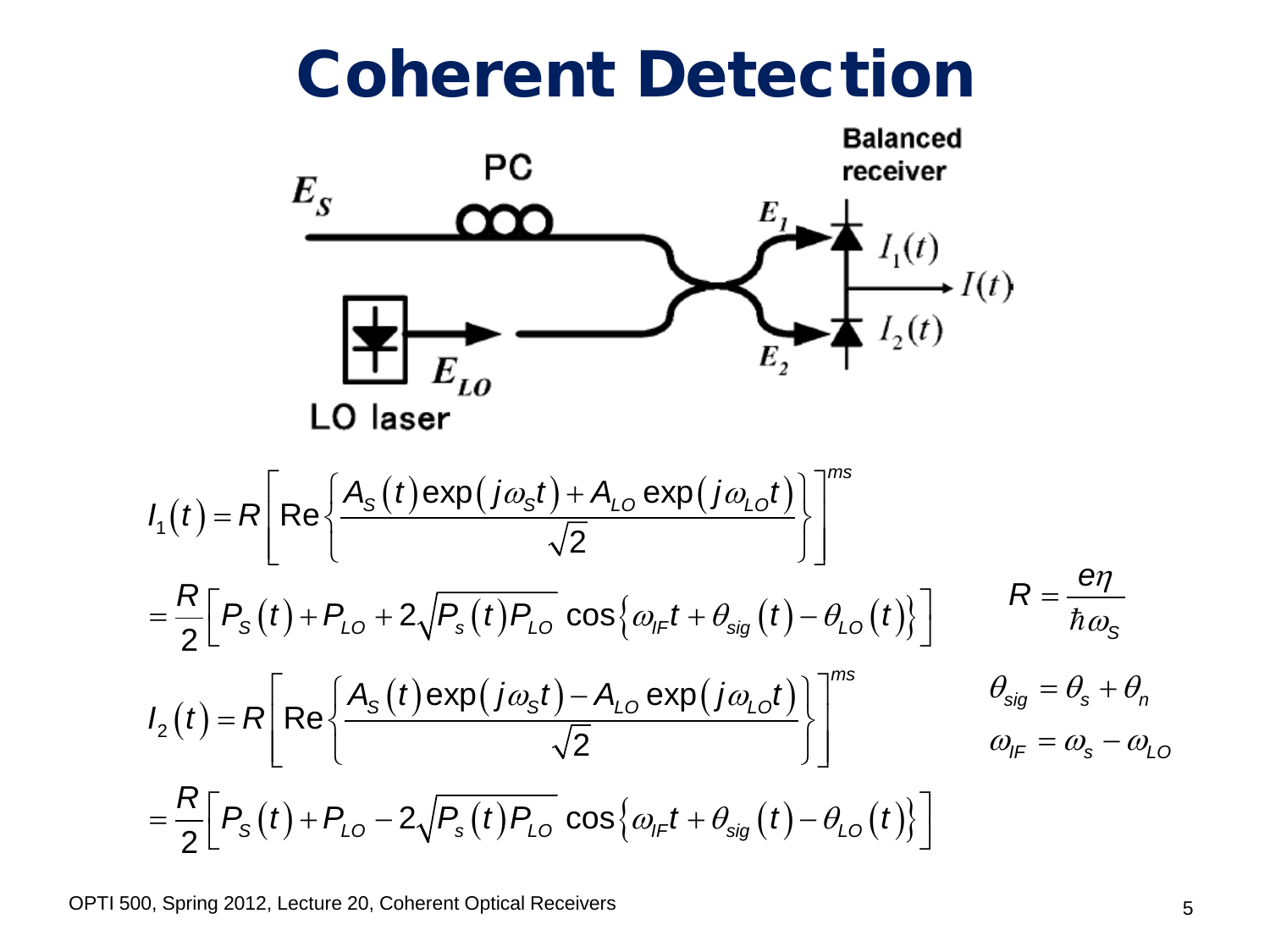#### Down-Converted Signal



$$
I(t) = I_1(t) - I_2(t) = 2R\sqrt{P_s(t)P_{L0} \cos{\omega_{IF}t + \theta_{sig}(t) - \theta_{L0}(t)}}
$$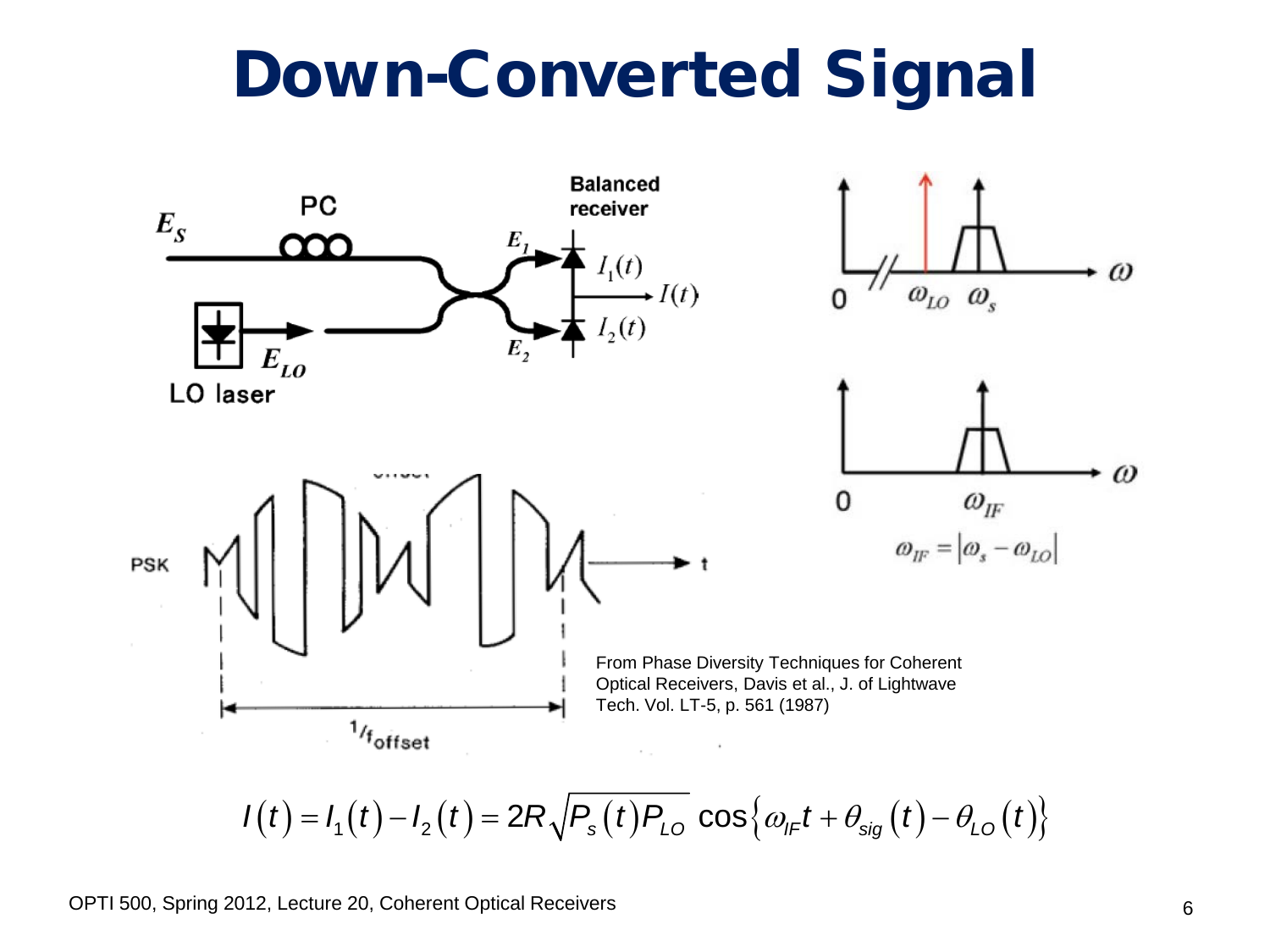## Demodulating the IF Signal